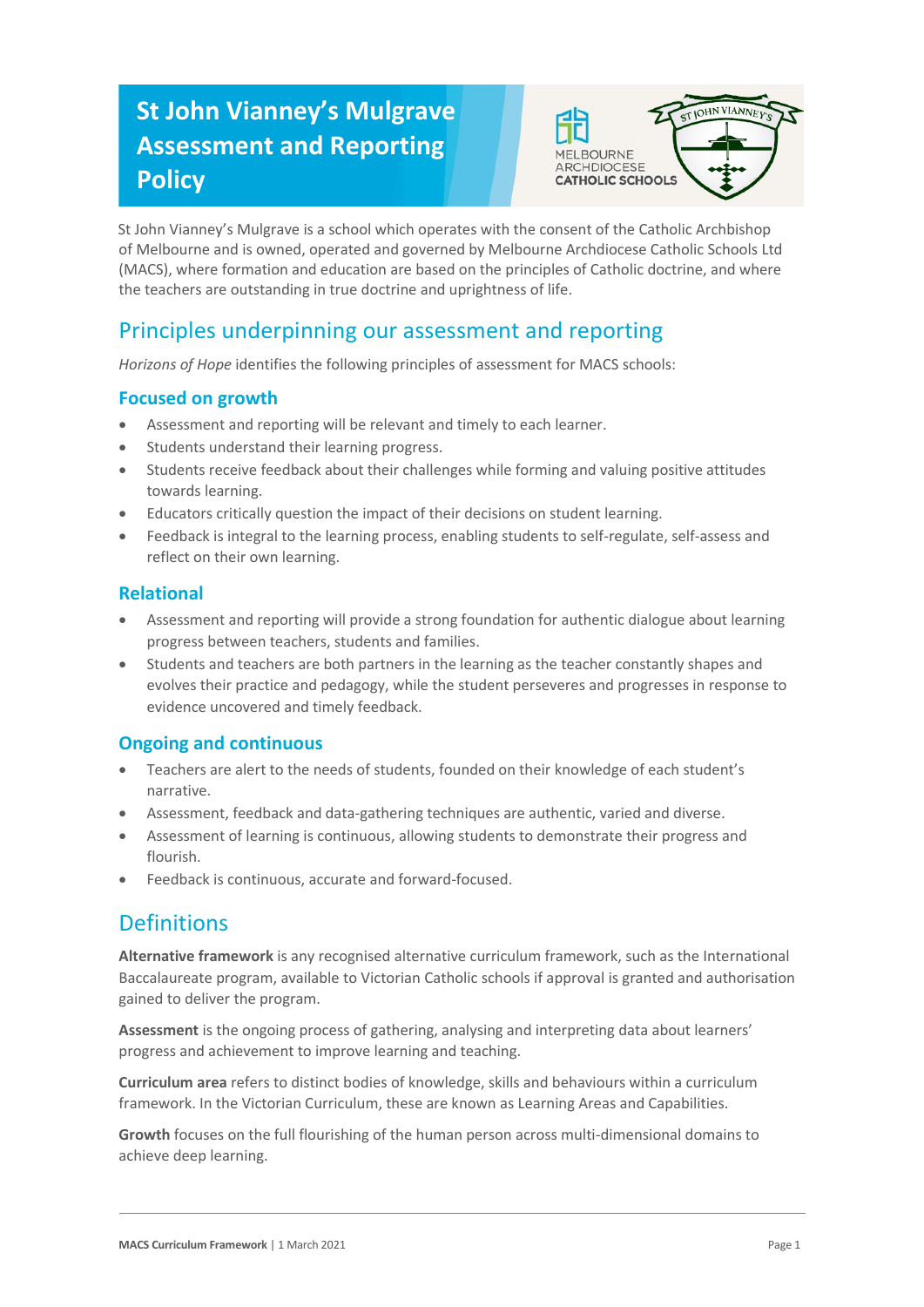**Progress** is observable and measurable change in student learning based on evidence and multiple data sources that indicates development along a continuum of learning, and supports learners to see themselves as successful.

**Reporting** is the process used to communicate knowledge gained from assessing student learning. The purpose of reporting is to provide relevant information about a student's progress to students, parents, support staff and other teachers.

**Standards** describe the quality of learning (extent of knowledge, depth of understanding and sophistication of skills) that would indicate the student is well-placed to commence the learning required at the next level of achievement within the Victorian Curriculum F–10 and/or Victorian Certificate of Education (VCE), Victorian Certificate of Applied Learning (VCAL) study designs or units of competency within a Vocational Education and Training (VET) program.

**Standard framework** refers to the Victorian Curriculum F–10.

**Victorian Curriculum and Assessment Authority (VCAA)** is the statutory authority primarily accountable to the Minister of Education, for the provision of curricula and assessment and reporting in Victorian schools.

### Assessment

At St John Vianney's Mulgrave, teachers assess and monitor student growth, learning progress and achievement against the curriculum standards and within the learning and teaching program at St John Vianney's Mulgrave.

## Reporting

At St John Vianney's Mulgrave, the nature and frequency of feedback given to students and parents about individual assessment tasks are determined by teachers and leaders.

St John Vianney's Mulgrave complies with the Australian government reporting requirements. These requirements apply to the written reports on student learning and progress. Reports are provided twice annually for each student in each year they are enrolled at the school. More information about the specific requirements for reporting can be found in the Catholic Education Commission of Victoria Ltd (CECV[\) Reporting Student Progress and Achievement: 2021 Revised Guidelines for Victorian](https://cevn.cecv.catholic.edu.au/MelbourneDiocese/Document-File/Curriculum/Reporting/CECV-2019-Revised-Student-Reporting-Guidelines.aspx)  [Catholic Schools](https://cevn.cecv.catholic.edu.au/MelbourneDiocese/Document-File/Curriculum/Reporting/CECV-2019-Revised-Student-Reporting-Guidelines.aspx) (the Guidelines).

# Review of assessment and reporting practices – Use of student learning data

Teachers at St John Vianney's Mulgrave document the processes they use to review practices for assessment and reporting. This information includes the ways in which data about student learning progress from a variety of sources is analysed to improve student growth and learning progress, and to guide learning and teaching programs.

## Related policies and documents

Learning & Teaching Statement Professional Development Policy Individual Differences Policy How does the school use and analyse data